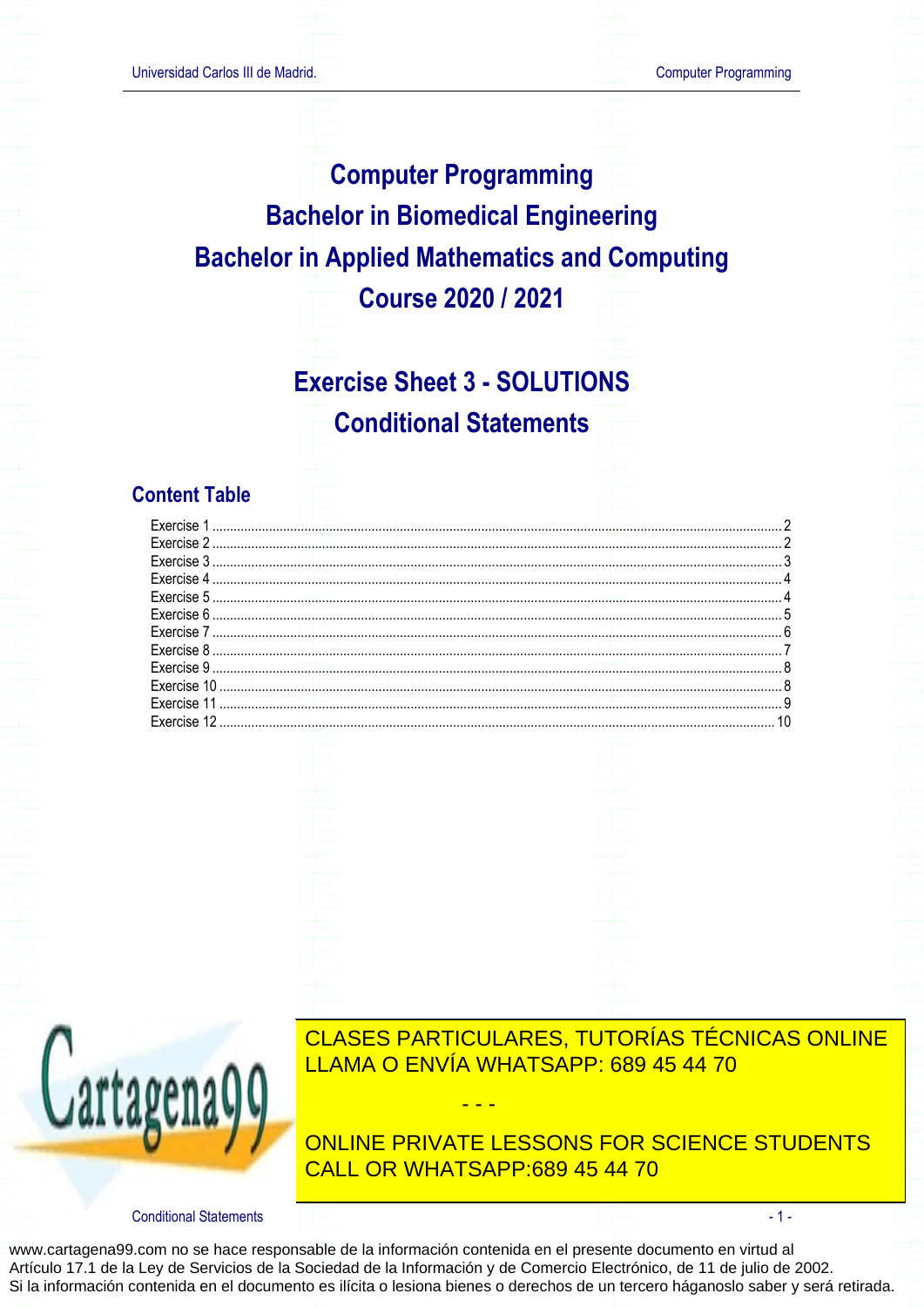

www.cartagena99.com no se hace responsable de la información contenida en el presente documento en virtud al Artículo 17.1 de la Ley de Servicios de la Sociedad de la Información y de Comercio Electrónico, de 11 de julio de 2002. Si la información contenida en el documento es ilícita o lesiona bienes o derechos de un tercero háganoslo saber y será retirada.

## <u>INTRODUCE and another numbers and another numbers and another numbers and another numbers are a</u> CLASES PARTICULARES, TUTORÍAS TÉCNICAS ONLINE

- - -

ONLINE PRIVATE LESSONS FOR SCIENCE STUDENTS CALL OR WHATSAPP:689 45 44 70

<span id="page-1-1"></span>Write a program that simulates a calculator. The program will ask the user to choose an operation: addition (number 1), subtraction (number 2), multiplication (number 3) or division (number 4). Then, it will ask the user to introduce 2 values and display the

# <span id="page-1-0"></span>Universidad Carlos III de Madrid. Computer Programming Write a program that asks the user's age and then classifies the age according to the Error <  $0$  <= Baby <  $1$  <= Child <  $13$  <= Teenager <  $18$  <= Adult < 60 <= Senior < 120 <= Error age = input ('Introduce the age: ');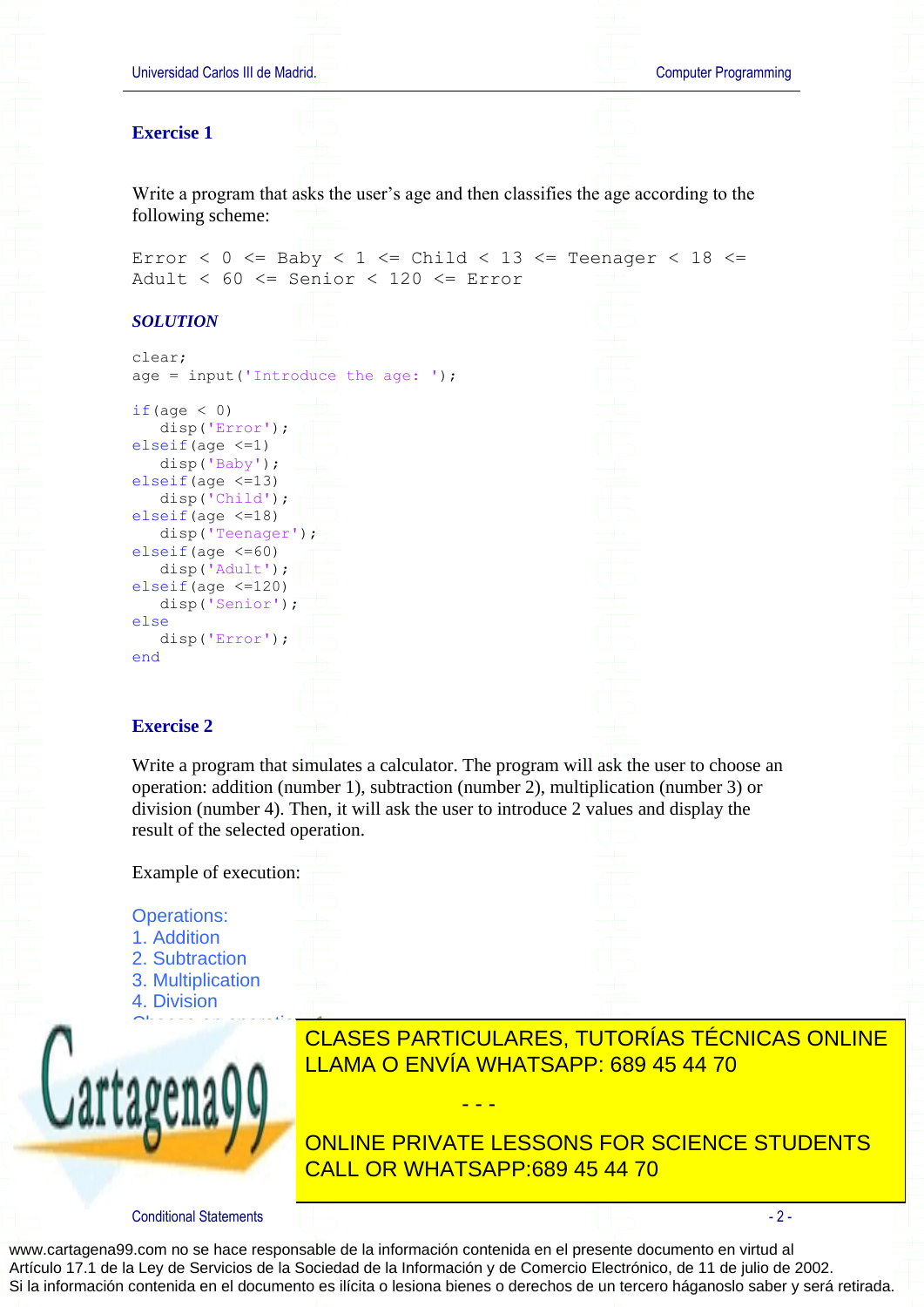Universidad Carlos III de Madrid. Computer Programming

#### *SOLUTION*

| clear;                                          |  |  |  |
|-------------------------------------------------|--|--|--|
| disp('Operations: ');                           |  |  |  |
| disp('1. Addition');                            |  |  |  |
| $disp('2. Subtraction')$ ;                      |  |  |  |
| disp('3. Multiplication');                      |  |  |  |
| disp('4. Division');                            |  |  |  |
| option = input('Choose an operation: ');        |  |  |  |
| $num1 = input('Introduce a number: ');$         |  |  |  |
| $num2 = input('Introduce another number: ');$   |  |  |  |
| $if (option==1)$                                |  |  |  |
| fprintf('%d + %d = %d', num1, num2, num1+num2); |  |  |  |
| elseif (option==2)                              |  |  |  |
| fprintf('%d - %d = %d', num1, num2, num1-num2); |  |  |  |
| elseif(option==3)                               |  |  |  |
| fprintf('%d * %d = %d', num1, num2, num1*num2); |  |  |  |
| $elseif(option==4)$                             |  |  |  |
| fprintf('%d / %d = %d', num1, num2, num1/num2); |  |  |  |
| else                                            |  |  |  |
| disp('Operation not valid');                    |  |  |  |
| end                                             |  |  |  |
|                                                 |  |  |  |
|                                                 |  |  |  |

#### <span id="page-2-0"></span>**Exercise 3**

Write a program that receives 5 numbers. Then, it asks the user if he/she wants to display these numbers in the order they were introduced or in reverse order, and displays them.

Example of execution:

Introduce number 1 of 5: 4 Introduce number 2 of 5: 2 Introduce number 3 of 5: 8 Introduce number 4 of 5: 6 Introduce number 5 of 5: 1 Do you want to print them in reverse order? (y/n): y 1 6 8 2 4

#### *SOLUTION*

clear; num1 = input('Introduce number 1 of 5: '); num2 = input('Introduce number 2 of 5: '); num3 = input('Introduce number 3 of 5: ');



INUMBER CLASES PARTICULARES, TUTORÍAS TÉCNICAS ONLINE <u>reverse to print the input of the bring to print them in reverse order</u>  $\overline{\phantom{a}}$  LLAMA O ENVÍA WHATSAPP: 689 45 44 70

**TO CONLINE PRIVATE LESSONS FOR SCIENCE STUDENTS** CALL OR WHATSAPP:689 45 44 70

Conditional Statements - 3 -

www.cartagena99.com no se hace responsable de la información contenida en el presente documento en virtud al Artículo 17.1 de la Ley de Servicios de la Sociedad de la Información y de Comercio Electrónico, de 11 de julio de 2002. Si la información contenida en el documento es ilícita o lesiona bienes o derechos de un tercero háganoslo saber y será retirada.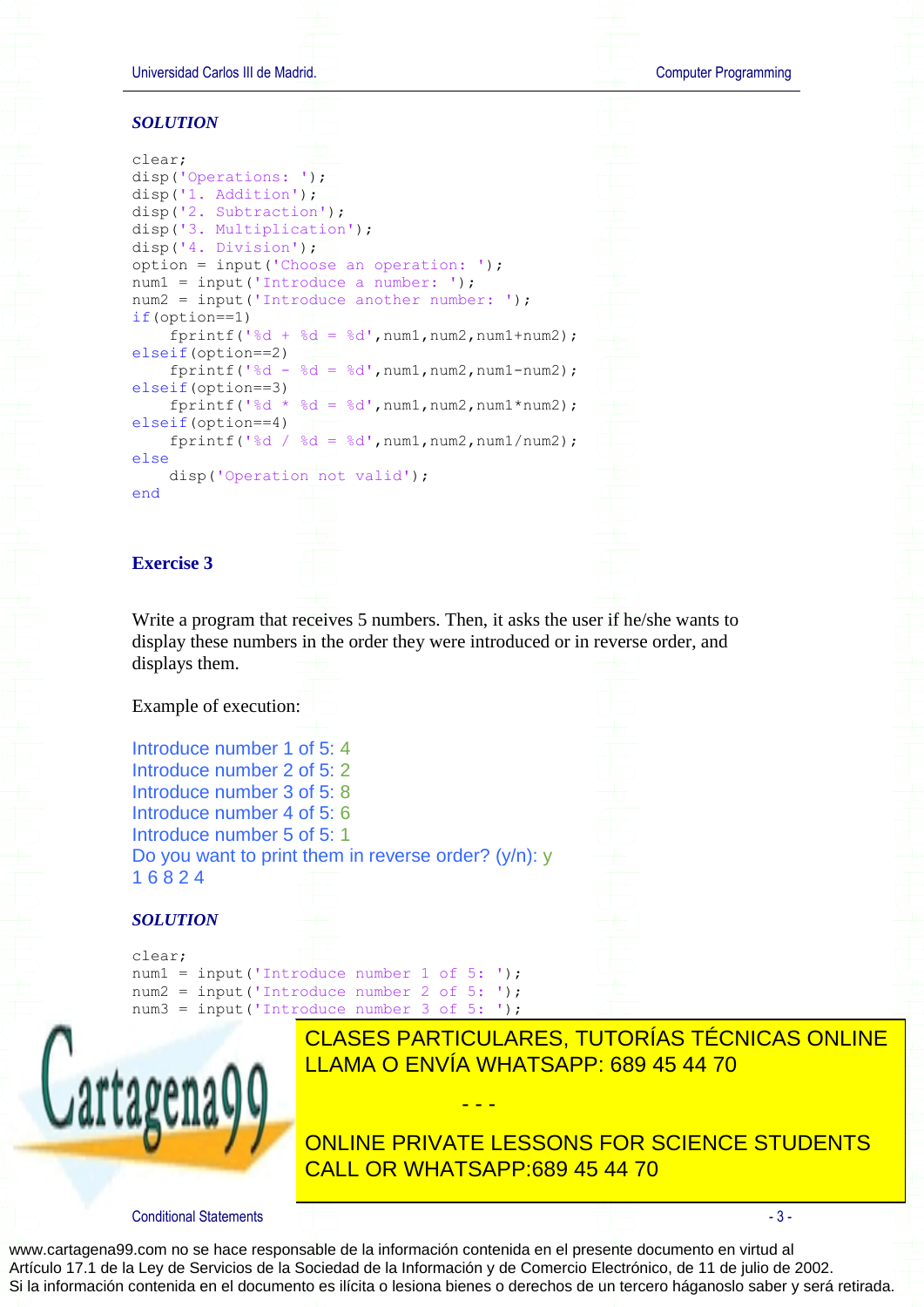#### <span id="page-3-0"></span>**Exercise 4**

Write a program that asks the user to introduce the coordinates of two points and indicates which one is closer to the axes center  $(0, 0)$ , or if the two of them are at the same distance.

Example of execution:

Introduce x1: 2 Introduce y1: 2 Introduce x2: 3 Introduce y2: 4 The first point is closer



Note: to calculate the square root of a number you can use the MATLAB function **sqrt**. Type *help sqrt* in the command line for more information

#### *SOLUTION*

```
clear;
x1 = input('Introduce x1: ');y1 = input('Introduce_{y1}: ');x2 = input('Introduce x2: ');y2 = input('Introduce y2: ');distance1 = sqrt(x1^2+y1^2);
distance2 = sqrt(x2^2+y2^2);
if(distance1 == distance2)
    disp('Same distance');
elseif(distance1 < distance2)
   disp('The first point is closer');
else
   disp('The second point is closer');
end
```
#### <span id="page-3-1"></span>**Exercise 5**

Modify the ATM program we did in the previous class so that it now informs the user if the quantity is valid or invalid (smaller than 20, not multiple of 10 or greater than 600). In the latter case it also describes the reason why the quantity is invalid.

- - -

Examples of execution:



ERROR. AND LITTLE IS NOT VALID VALID VALID VALID VALID VALID VALID VALID VALID VALID VALID VALID VALID VALID V CLASES PARTICULARES, TUTORÍAS TÉCNICAS ONLINE

Error. Quantity is not valid CALL OR WHATSAPP:689 45 44 70 ONLINE PRIVATE LESSONS FOR SCIENCE STUDENTS

Conditional Statements - 4 -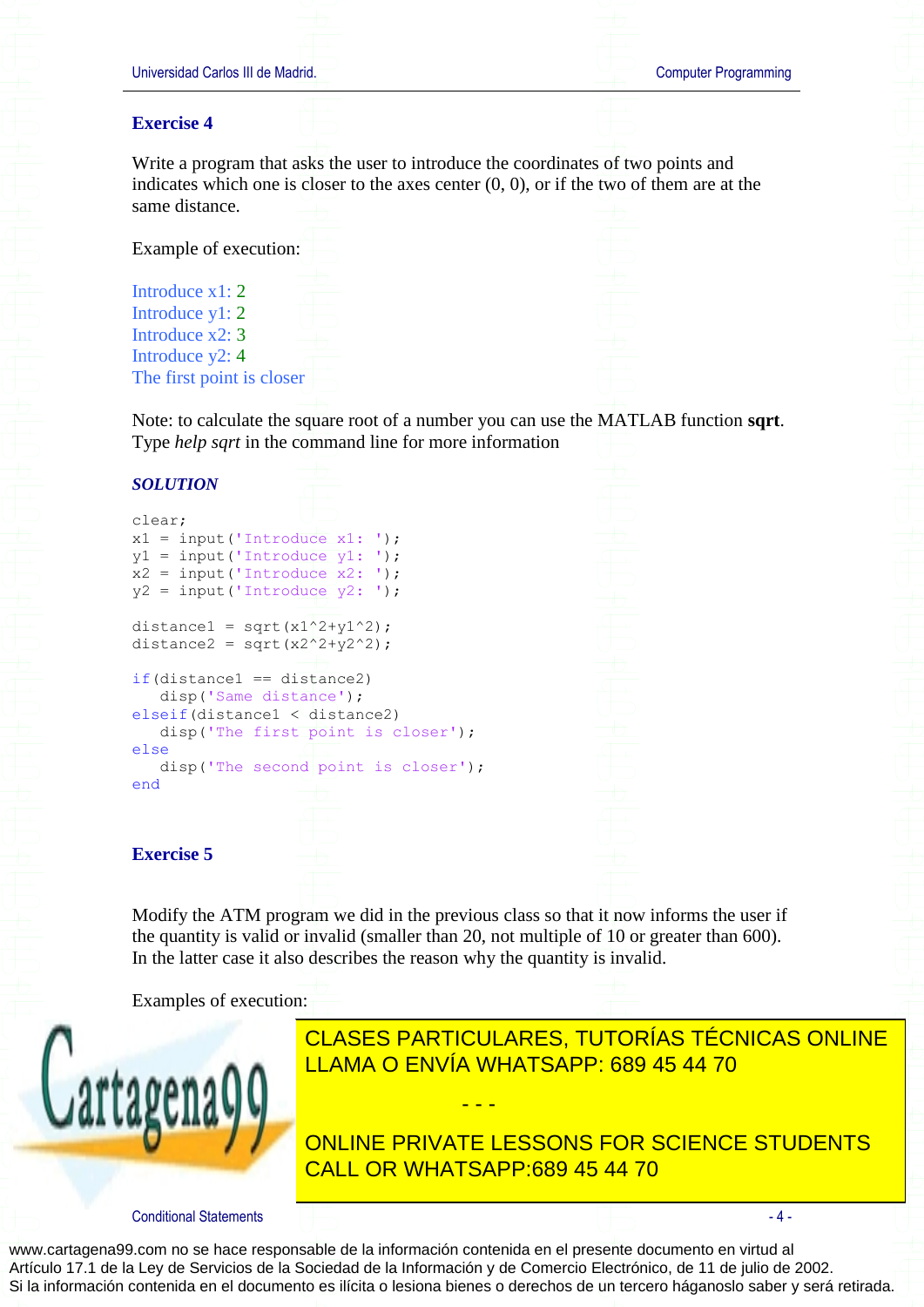<span id="page-4-0"></span>

Conditional Statements - 5 -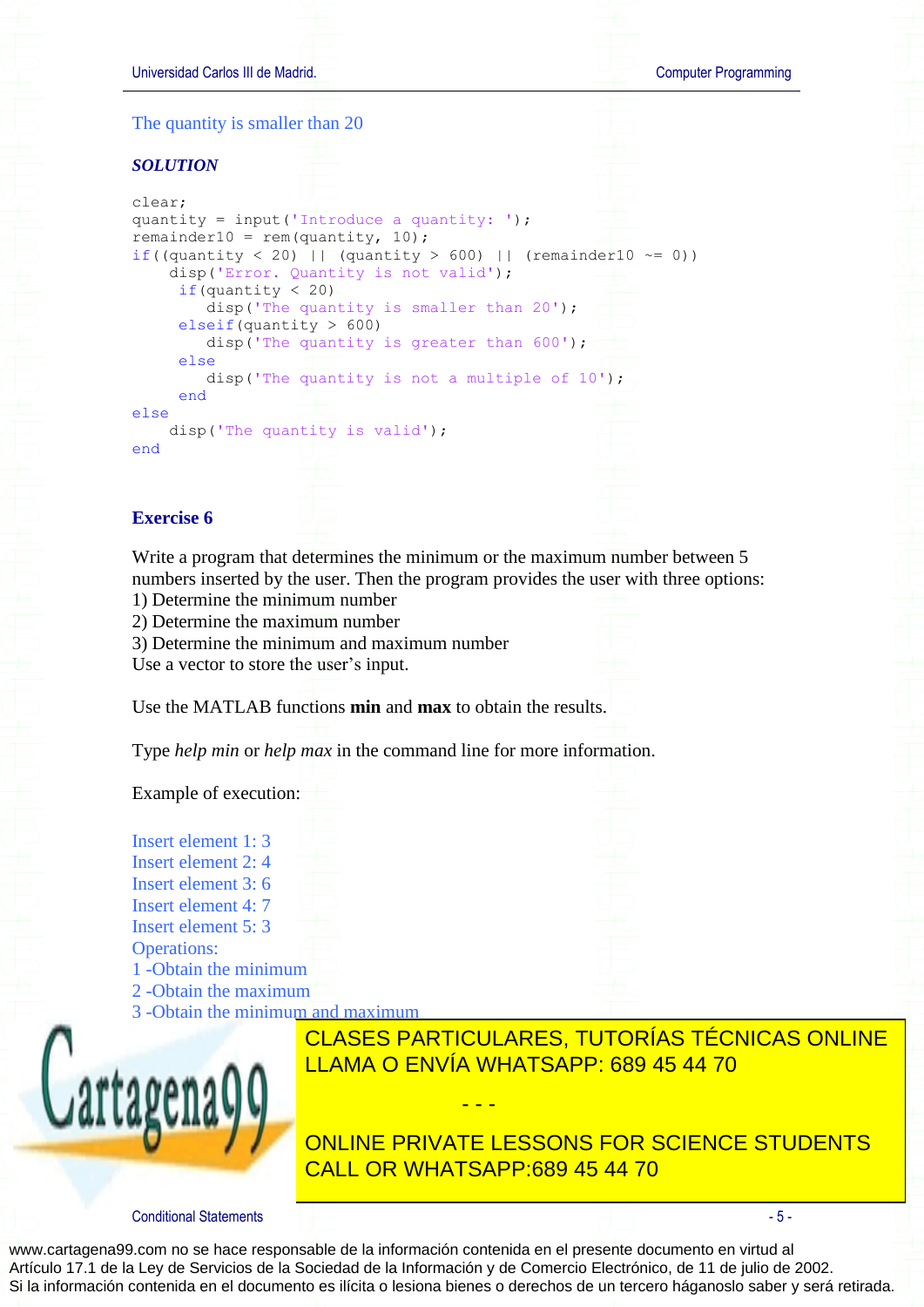Universidad Carlos III de Madrid. Computer Programming *SOLUTION* clear; vect = zeros $(1, 5)$ ;  $vect(1) = input('Insert element 1: ');$ vect(2) = input('Insert element 2: '); vect(3) = input('Insert element 3: '); vect(4) = input('Insert element 4: '); vect(5) = input('Insert element 5: '); disp('Operations: '); disp('1 -Obtain the minimun'); disp('2 -Obtain the maximun'); disp('3 -Obtain the minimum and maximum'); operation = input('Which operation do you want to perform? '); if(operation  $== 1)$ ) fprintf('The minimum number is  $d\n\cdot$ ', min(vect)); elseif(operation  $==$  2) fprintf('The maximum number is %d\n', max(vect)); elseif(operation  $==$  3) fprintf('The minimun and maximun numbers are %d and %d\n', min(vect),max(vect)); else disp('Wrong operation number'); end

#### <span id="page-5-0"></span>**Exercise 7**

Write a program to convert a letter grade 'A', 'B', 'C', 'D' or 'F' to a numerical grade. The letter grades 'A', 'B', 'C', and 'D' correspond to 90, 80, 70, and 60 respectively, and a letter 'F' corresponds to 40. The program asks the user to introduce a letter grade, and whether it is necessary to add any positive or negative extra marks. Positive marks increase the base grade with 0.5 point each, and negative marks decrease the grade with 0.5. Note that no student should score higher than 100 or lower than 0.

Example of execution:

Introduce the letter grade: B Introduce the number of positive extra marks: 2 Introduce the number of negative extra marks: 0 Your numerical grade is 81.00

#### *SOLUTION*

clear; letter = input('Introduce the letter grade: ', 's'); positives = input ('Introduce the number of positive extra marks: ');



negatives = input('Introduce the number of negative extra marks: '); CLASES PARTICULARES, TUTORÍAS TÉCNICAS ONLINE LLAMA O ENVÍA WHATSAPP: 689 45 44 70

elseif in der <mark>CALL OR WHATSAPP:689 45 44 70</mark> ONLINE PRIVATE LESSONS FOR SCIENCE STUDENTS

Conditional Statements - 6 -

www.cartagena99.com no se hace responsable de la información contenida en el presente documento en virtud al Artículo 17.1 de la Ley de Servicios de la Sociedad de la Información y de Comercio Electrónico, de 11 de julio de 2002. Si la información contenida en el documento es ilícita o lesiona bienes o derechos de un tercero háganoslo saber y será retirada.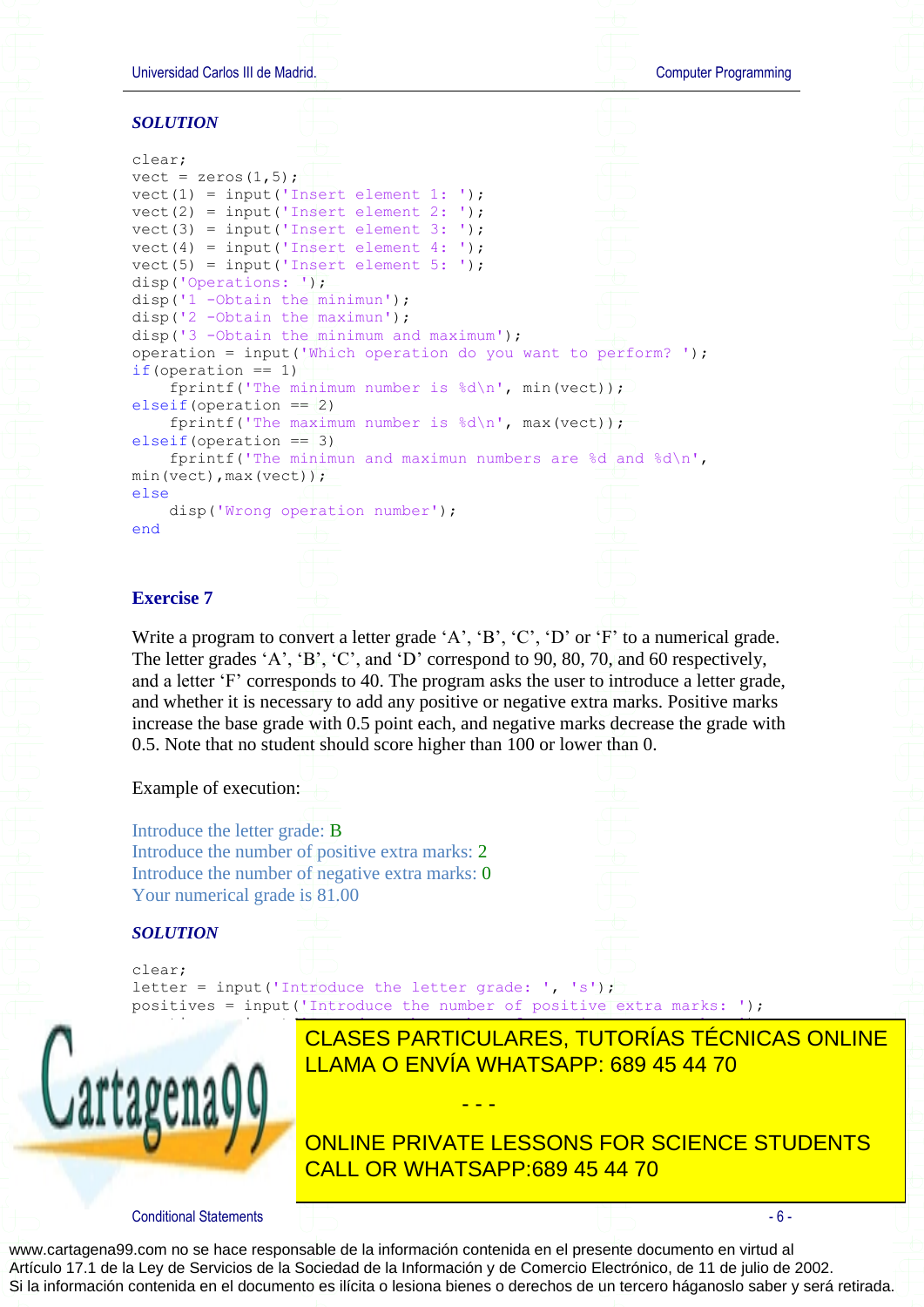

<span id="page-6-0"></span>LLAMA O ENVÍA WHATSAPP: 689 45 44 70 CLASES PARTICULARES, TUTORÍAS TÉCNICAS ONLINE

**ONLINE PRIVATE LESSONS FOR SCIENCE STUDENTS**  $12$  can be divided by  $3$ CALL OR WHATSAPP:689 45 44 70

Conditional Statements - 7 -

Introduce a number: 3

www.cartagena99.com no se hace responsable de la información contenida en el presente documento en virtud al Artículo 17.1 de la Ley de Servicios de la Sociedad de la Información y de Comercio Electrónico, de 11 de julio de 2002. Si la información contenida en el documento es ilícita o lesiona bienes o derechos de un tercero háganoslo saber y será retirada.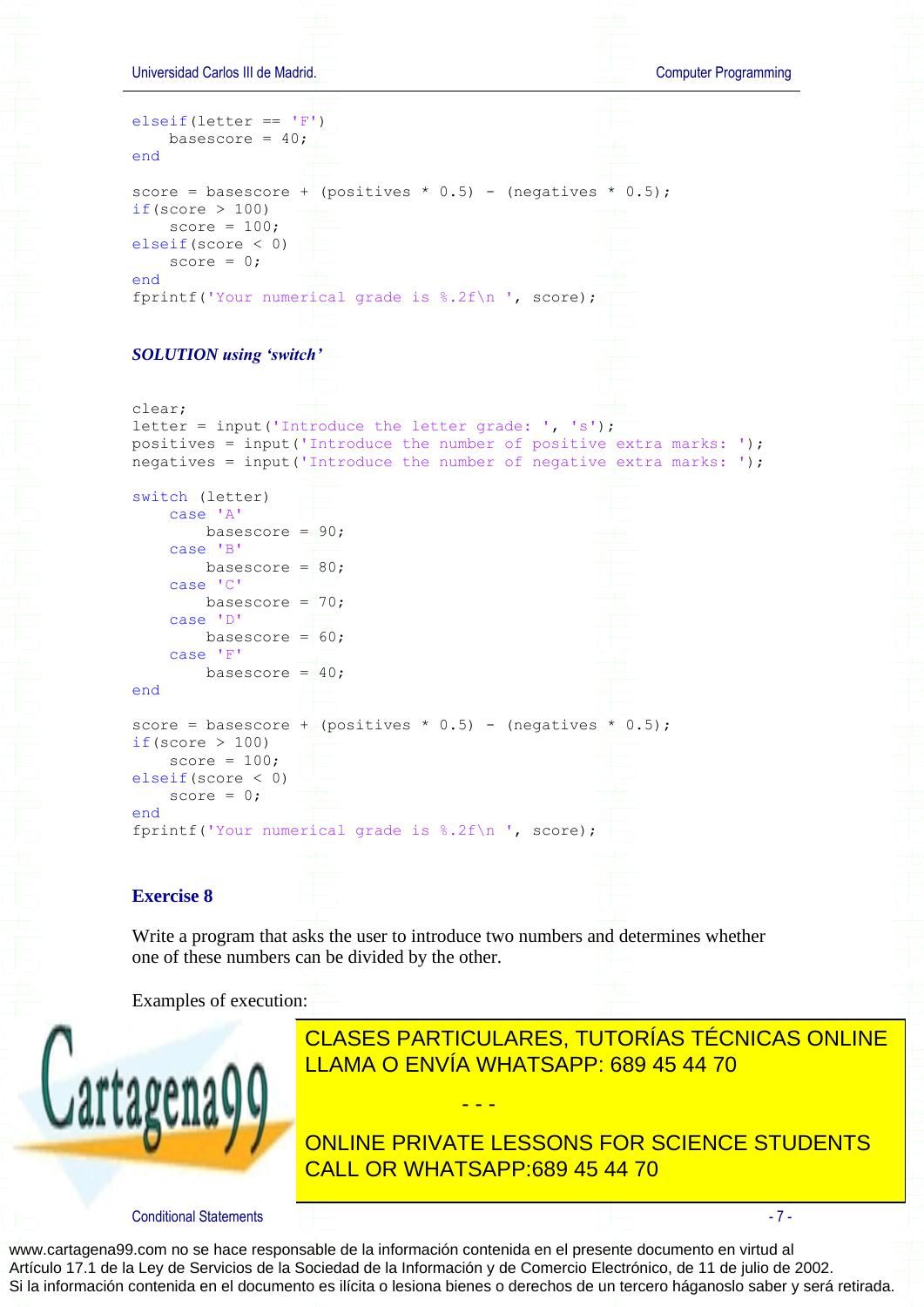

<span id="page-7-0"></span>Write a program that, given a year introduced by the user, figures out whether the year is a leap year. Note: Leap years are multiples of 4, but each 400 years it is necessary to discount 3 leap years. To do this, years that are multiples of 100 are not leap years with the exception of the ones that are multiples of 400.

#### *SOLUTION*

```
clear;
year = input('Introduce a year: ');
if((rem(year, 4) == 0) & (rem(year, 100) ~= 0) || (rem(year, 400) == 0))
     disp('This is a leap year');
else
     disp('This is not leap year');
end
```
#### <span id="page-7-1"></span>**Exercise 10**

An insurance company needs to know which group of drivers will be given a discount. The discount will be applied whenever one of the following possibilities applies:

- The driver is a woman over 27, and no accidents have been reported in the last year.
- The driver is a man over 27, and no accidents have been reported in the last two

- - -



The driver is a north states in the last five the last five the last five the last five the last five the last five the last five the last five the last five the last five the last five the last five the last five the last CLASES PARTICULARES, TUTORÍAS TÉCNICAS ONLINE

> ONLINE PRIVATE LESSONS FOR SCIENCE STUDENTS CALL OR WHATSAPP:689 45 44 70

#### Conditional Statements - 8 -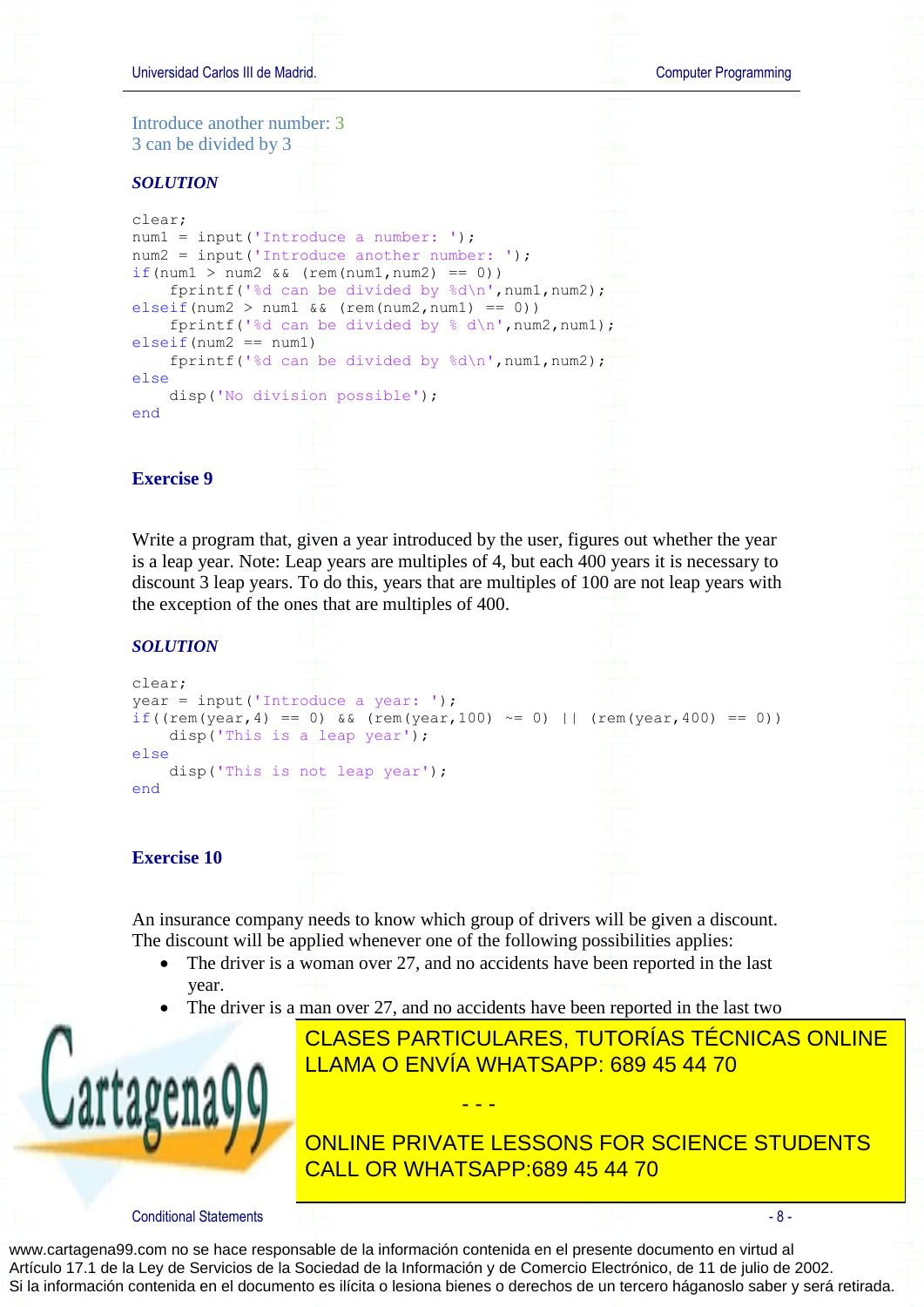

<span id="page-8-0"></span>Write a program that asks the user to introduce a day, month, and year and tells the user whether the date is correct or not. For this program, leap years are not considered (February will always have 28 days). Years before 0 will also be considered wrong.

#### Examples of execution:

Introduce the day: 23 Introduce the month: 3 Introduce the year: 2018 The date is correct

Introduce the day: 31 Introduce the month: 6 Introduce the year: 2019 Wrong date





CLASES PARTICULARES, TUTORÍAS TÉCNICAS ONLINE LLAMA O ENVÍA WHATSAPP: 689 45 44 70

ONLINE PRIVATE LESSONS FOR SCIENCE STUDENTS CALL OR WHATSAPP:689 45 44 70

Conditional Statements - 9 -

www.cartagena99.com no se hace responsable de la información contenida en el presente documento en virtud al Artículo 17.1 de la Ley de Servicios de la Sociedad de la Información y de Comercio Electrónico, de 11 de julio de 2002. Si la información contenida en el documento es ilícita o lesiona bienes o derechos de un tercero háganoslo saber y será retirada.